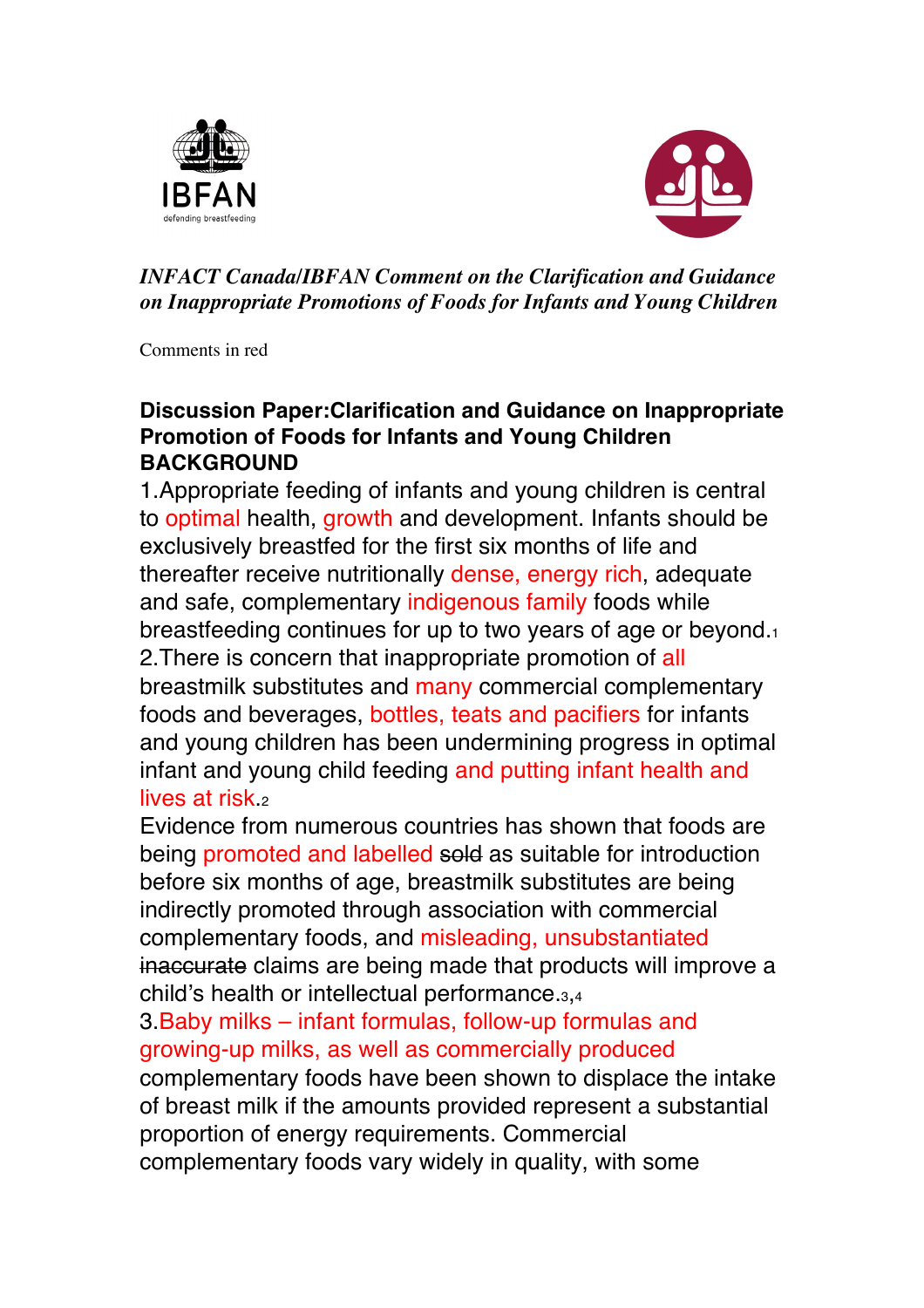improving nutrient intake by providing several essential micronutrients that may be required in higher amounts are typically lacking in the diets of some young children, while others are of concern due to high levels of added sugars, saturated and/or trans-fats, and/or salt.<sub>5</sub>

4.Inappropriate marketing of all baby milks and commercial complementary foods and beverages can mislead and confuse caregivers and create doubt about the importance of exclusive and sustained breastfeeding and the use of local, culturally appropriate family-based complementary foods. Promotion of these IYCF products obfuscate the And about the increased health risks. The marketing tools of nutrition and health claims mislead parents about the importance of breastfeeding and family based complementary foods, confuse and risk the needless use of safe use of these commercial foods and beverages.

Mothers and other caregivers often do not understand the distinctions between milk products promoted for children of different ages leading to impropriate and needless use of these products.

Furthermore, promotion of commercial complementary foods before the age of six months and baby milks – infant formulas, follow-up formulas and growing-up milks -beverages before six months of age has been associated with earlier cessation of exclusive breastfeeding and increased illness and underfives mortality.6

5.The following five criteria should be used to evaluate if promotion is inappropriate.7

Promotion is inappropriate when if:

a. it undermines recommended breastfeeding practices;

b. it contributes to infant and young child infectious diseases,

increased mortality, childhood obesity and noncommunicable diseases:

WHO/UNICEF. Global Strategy for Infant and Young Child Feeding, Geneva. 2003.

http ://ap p s.who.int/iris/bitstream/10665/42590/1/9241562218.p df?ua=1&ua=1.2 WHA Resolution 63.23. http ://ap p

s.who.int/gb/ebwha/pdf\_files/WHA63/A63\_R23-en.p df.3

A series of studies has been carried out by the Assessment and Research in Child Feeding (ARCH) p roject and published by Helen Keller International. The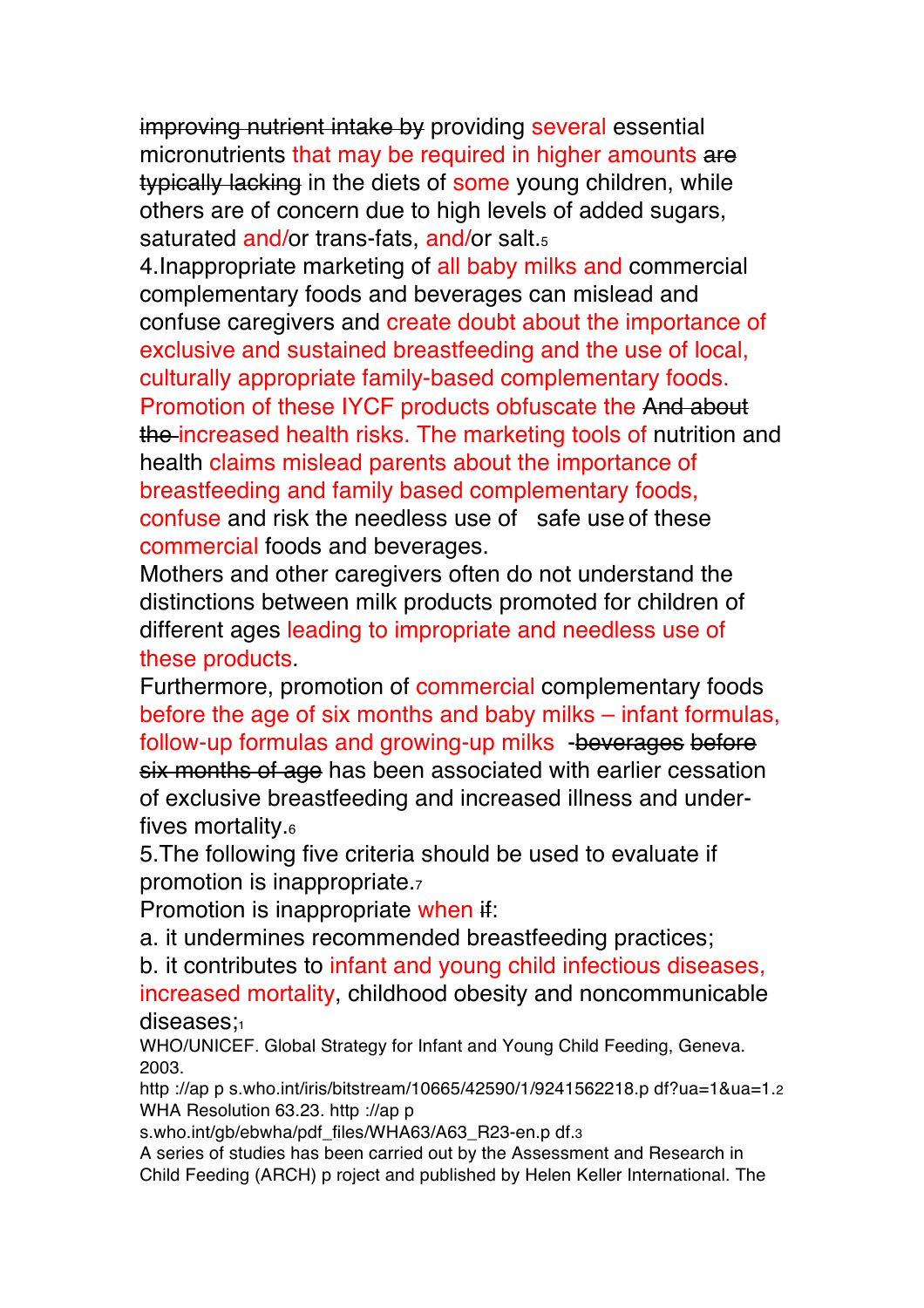studies examined various aspects of promotion in Cambodia, Nep al, Senegal and Tanzania In press.4

Euromonitor International. Baby food trends in Brazil and Norway . A custom report comp iled by Euromonitor International Consulting for World Health Organization. June 2015.5

Tzioumis, E., Kay , M ., Wright, M ., Adair, L. Health effects of commercially - available complementary foods: a systematic review. Report to the World Health Organization, 2015.6

Smith, J.P., Sargent, G.M ., Mehta, K., James, J., Berry , N., Koh, C., Salmon, L., Blake, M . A rapid evidence assessment: Does marketing of commercially available complementary foods affect infant and young child feeding? Report to the World Health Organization, 2015.7

WHA Maternal, infant and young child nutrition: Rep ort by the Secretariat. EB134/15. 20 December 2013. http ://apps.who.int/gb/ebwha/pdf files/EB134/B134\_15-en.p df?ua=1.

c. the product does not make an appropriate contribution to infant and young child nutrition in the country;

d. it undermines the use of suitable home-prepared and/or local indigenous family foods;

e. information on labels is misleading, confusing, or could lead to inappropriate and needless use;

f. the products promote artificial feeding by bottles, teats and the use of pacifiers.

6.This document provides specific recommendations to help achieve the goal of ending inappropriate promotion of commercial complementary foods and baby milks - infant formulas, follow-up formulas and growing-up milks beverages for infants and young children to the age of 36 months.

## **SCOPE**

7.The term 'food' in the following recommendations is used to refer to commercial complementary foods and baby milks – infant formulas, follow-up formulas and growing-up milks. 8.The scope of this guidance is all commercially produced complementary foods and baby milks as defined in 7 that are marketed as suitable for feeding infants and young children up to the age of three years.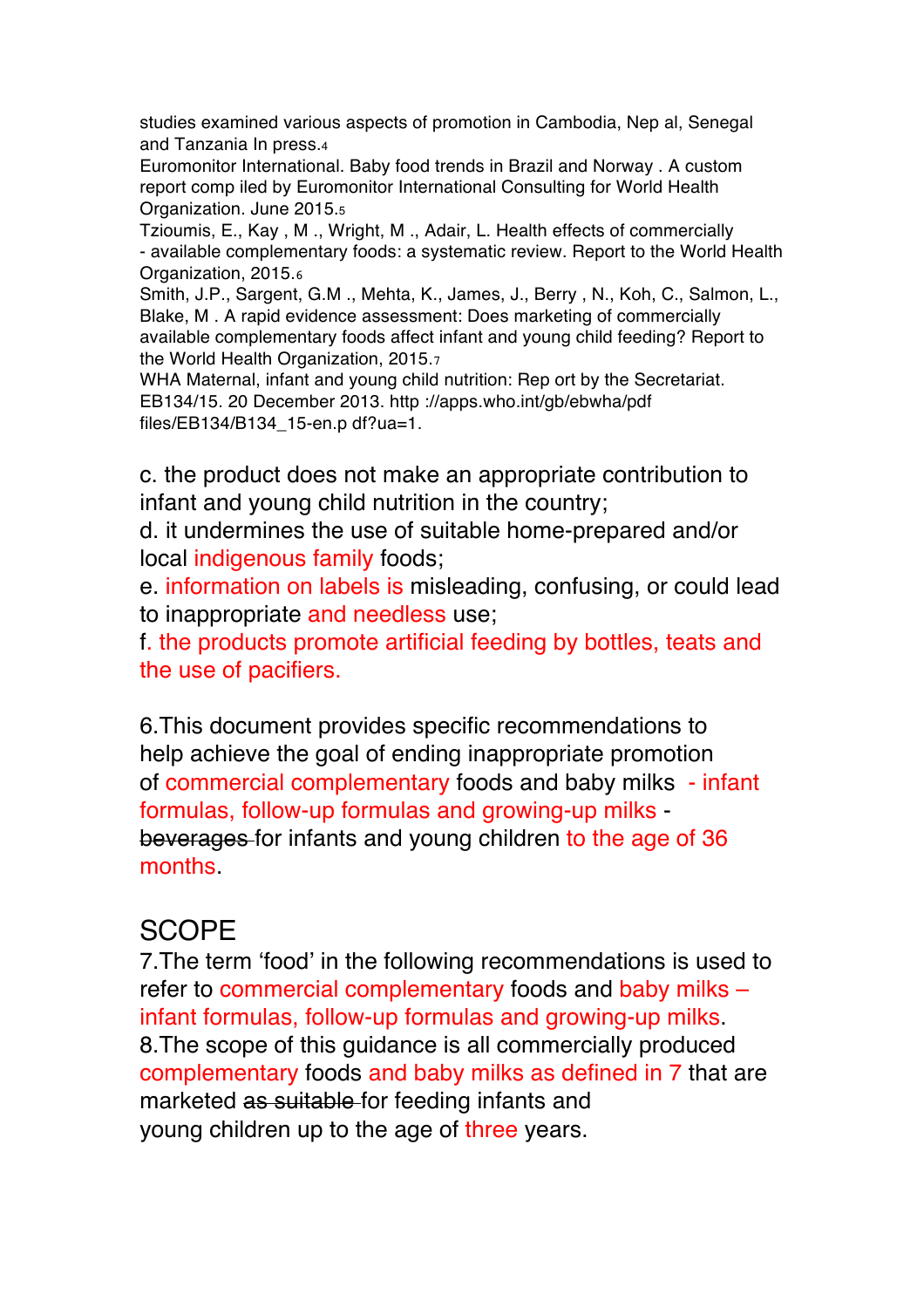The target age range for inappropriate marketing of commercial complementary food products, bottles, teats, pacifiers feeding is generally taken to be 6 to 36 months of age, even though breastfeeding

may continue beyond two years.

Complementary food products and baby milks - infant formulas, follow-up formulas and growing-up milks are considered as inappropriately marketed as suitable' in this age range when they

(a) use the words baby/babe/infant/toddler/young child

(b) recommend an age of introduction less than three years,

(c) use an image of a child appearing younger than three years of age or feeding with a bottle or artificial teat,

(d) are in any other way presented as suitable for children under the age of three years.

However, even foods marketed as suitable for children over the age of 36 months may be portrayed in a way that also promotes products for younger children.

Therefore, the recommendations below pertaining to crosspromotion (recommendation 5) and on health and nutrition claims (in recommendation 4) should be applied to any food and milk products marketed as suitable for children up to 36 months of age. This is in line with relevant Codex guidelines which extend up to 36 months.<sup>8</sup>

9. Promotion of foods for infants and young children occurs in both the non-profit and for-profit sectors.

This guidance is applicable to both these sectors, as the principles outlined below are important regardless of who is responsible for the promotion.

# RECOMMENDATIONS

# Recommendation 1: Healthy Infant and Young Child Feeding

Optimal infant and young child feeding should be promoted based on the Guiding Principles for Complementary Feeding of the Breastfed Child.

Guidance should emphasize the use of suitable locally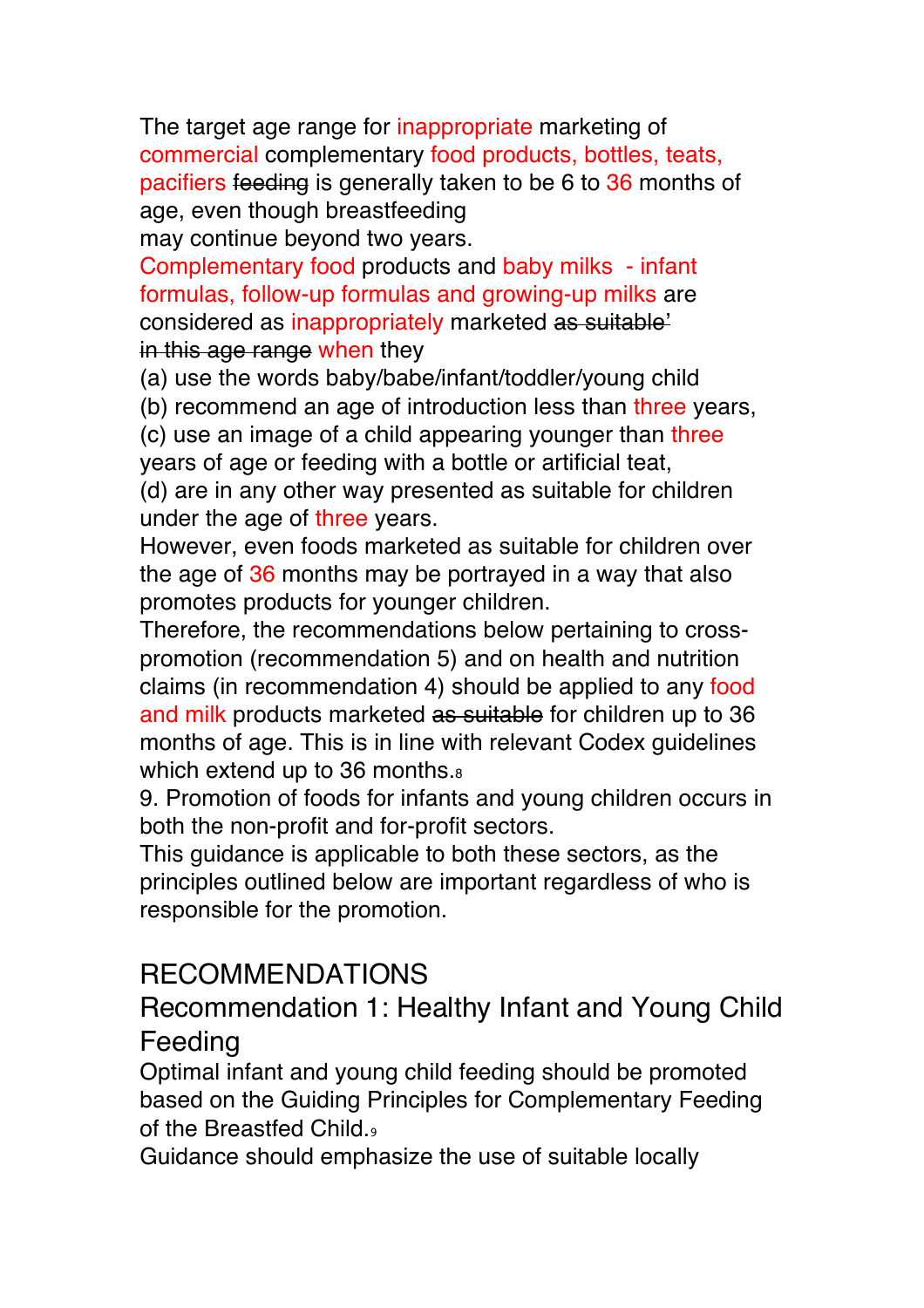#### Available, indigenous, family foods which are prepared and fed safely.10

## Recommendation 2: Breastmilk Substitutes.

Codex Guidelines on Formulated Comp lementary Foods for Older Infants and Young Children. CAC/GL-8-1991 (Revised 2013). http ://www.codexalimentarius.org/download/standards/298/CXG\_008e.p df9 Pan American Health Organization and World Health Organization. Guiding Principles for Complementary Feeding of the Breastfed Child . 2003. http ://www.who.int/maternal\_child\_adolescent/documents/a85622/en/.10 WHO/UNICEF. Global Strategy for Infant and Young Child Feeding, Geneva. 2003. http ://ap p s.who.int/iris/bitstream/10665/42590/1/9241562218.p df?ua=1&ua=1.

Implementation of the International Code of Marketing of Breast-milk Substitutes and subsequent WHA resolutions should clearly cover all products that function as breastmilk substitutes. This should include any milk products (liquid or powdered) marketed for young children up to three years(including follow-up formula and growing-up milks).

### Recommendation 3: Products

Foods for infants and young children should not be available on local markets unless they are consistent with national nutrition policy and support that policy; meet all relevant national, regional and global standards for composition, safety, quality and nutrient levels. All processed food products for infants and children should meet applicable Codex standards and guidelines.11

```
NOTE: It is critical that the undue influence of 
the baby food industries in the Codex Alimentrius 
standard setting of infant and young child 
feeding products be recognized and addressed as 
an important barrier to the optimal quality, 
informative labelling and appropriate marketing 
of all baby milk products and commercial 
complementary foods for infants and young 
children.
```
National nutrition standards should be developed to define which products are appropriate for this age group, with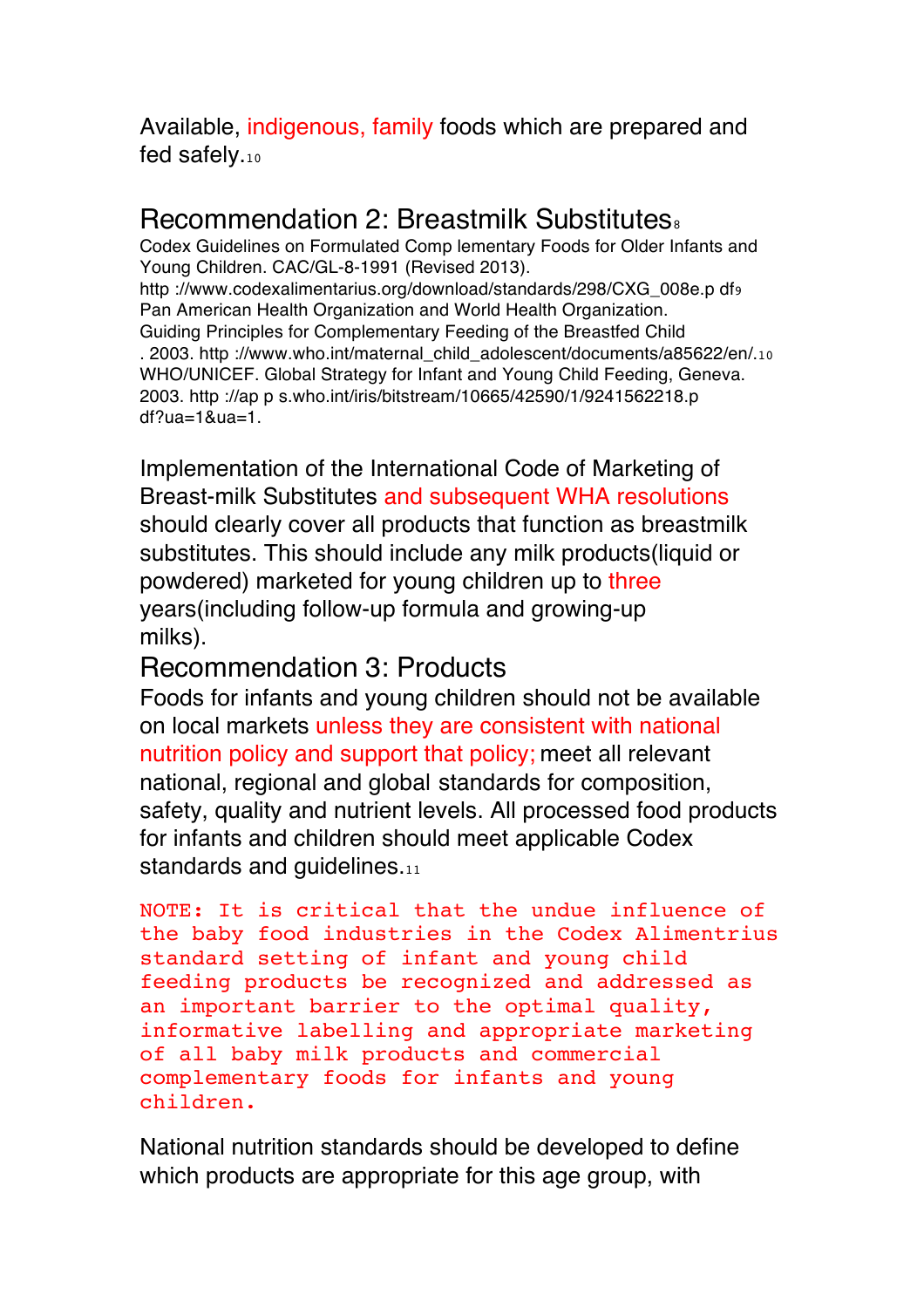a particular focus on limiting the added sugars, saturated or trans-fat, and salt content. Products within the scope of the Code should not be promoted. 12

# Recommendation 4:

# Messaging and Labelling

Foods marketed for infants and young children should support optimal feeding and should not use avoid misleading and unsubstantiated claims and inappropriate messages. Specifically, messages and labels should:

•Include a statement on the importance of exclusive breastfeeding for the first six months and of continued breastfeeding up to two years or beyond. As well the labels should inform about microbial contamination risks, economic costs of artificial feeding and the negative impact on lactation.

• For commercially produced complementary feeding products:

- $\circ$  Include a recommended age of introduction (this must not be less than six months) and a statement on the importance of not introducing complementary feeding until about six months of age.
- o Include an appropriate ration/serving size consistent with complementary feeding guiding principles<sub>13</sub>.
- o Be presented in local language(s), legible and with all required label information visible.
- o Messaging and labelling should not Include anything to suggest use for infants less than six months (including pictures, milestones, wording, images, illustrations, numbers, stages and bottles or teats).

•Include any information or image to undermine or discourage breastfeeding or and make no comparison to breastmilk or suggest that the product is equivalent or superior to breastmilk.

•Undermine or discourage appropriate family food based complementary feeding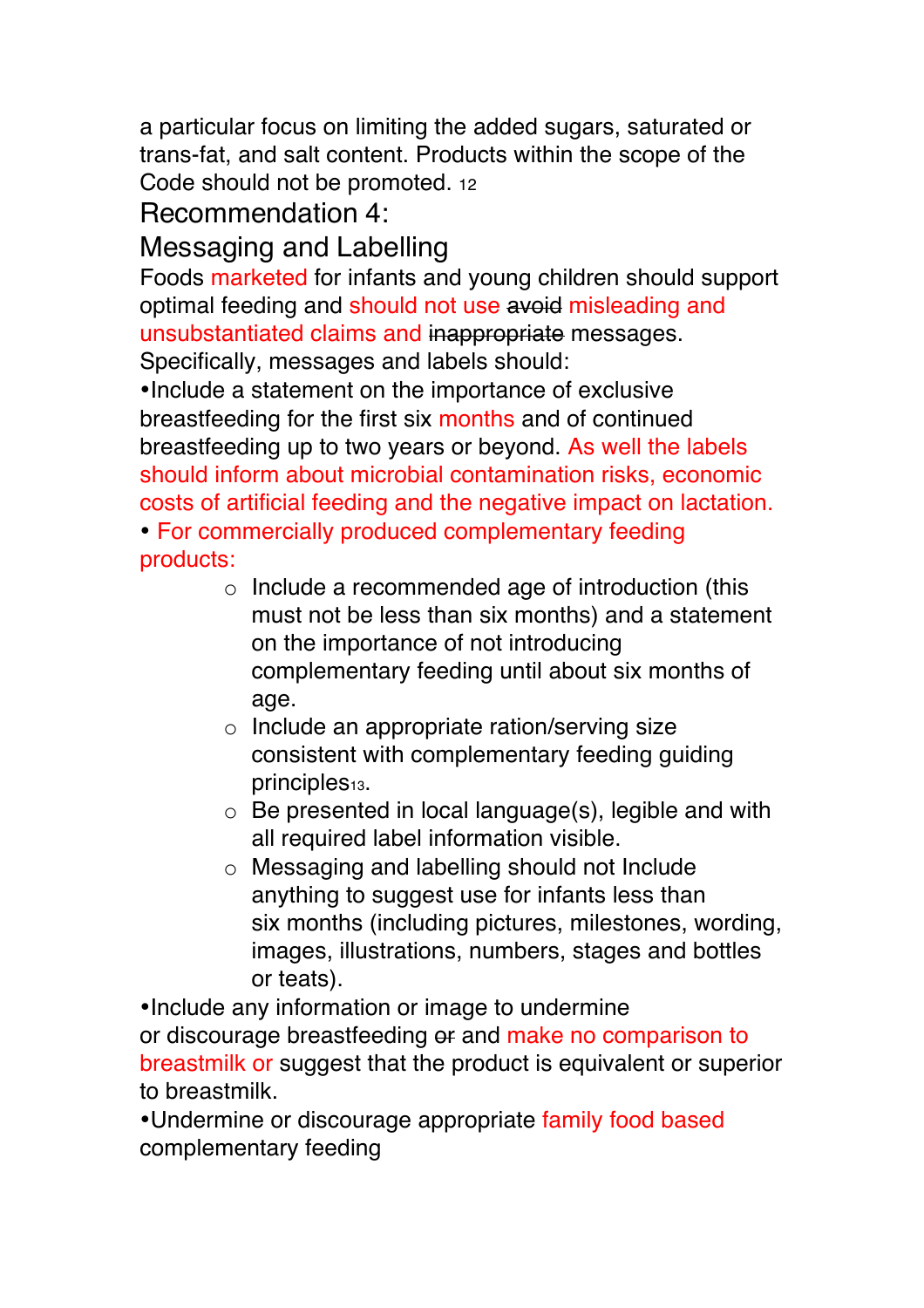# or include any pictures or text which may suggest that

commercial products are superior to home prepared foods.<sup>11</sup> Codex guidelines on formulated complementary foods for older infants and young children. CAC/GL-8-1991 (Revised 2013). Codex standard for processed cereal-based foods for infants and young children (Codex/STAN 074-1981, revised in 2006).

Codex standard for canned baby foods (Codex/STAN 73-1981, revised in 1989). Codex advisory list of vitamin components for use in foods for infants and children (CAC/GL 10-1979, revised in 2009).12

Article 5 of the Code prohibits 'advertising or other form of promotion to the general public for products within the scope of this Code.' 13

Pan American Health Organization and World Health Organization. Guiding Principles for Complementary Feeding of the Breastfed Child

. 2003. http ://www.who.int/maternal\_child\_adolescent/documents/a85622/en/.

•Recommend feeding the product in a bottle or otherwise promote the use of bottle feeding.

•Convey an endorsement, or anything that may be construed as an endorsement by a professional or other body, unless this has been specifically approved by the national or international regulatory authorities.

•Make NO nutrition and health claims on foods for infants and young children, except where specifically provided for in relevant Codex quidelines<sup>14</sup> and meet the requirements of independent scientific substantiation as recommended by the Codex Guidelines for Nutrition and Health Claims and approved by national legislation.

#### Recommendation 5: Cross-promotion

There should be no cross-promotion to indirectly promote breastmilk substitutes via promotion of foods for infants and young children up to the age of 36 months.

•Packaging design or labelling and promotion of

complementary foods must be differentiated from breastmilk substitutes so as not to be used in a way that

also promotes breastmilk substitutes. Products for

complementary foods should not be promoted using

colour schemes, designs, names, slogans, mascots or other symbols that are similar to those of breastmilk substitutes.

•Companies that market breastmilk substitutes and products that come under the scope of the International Code should make no contact with mothers, care givers, their families or the general pubic and have no-refrain from direct or indirect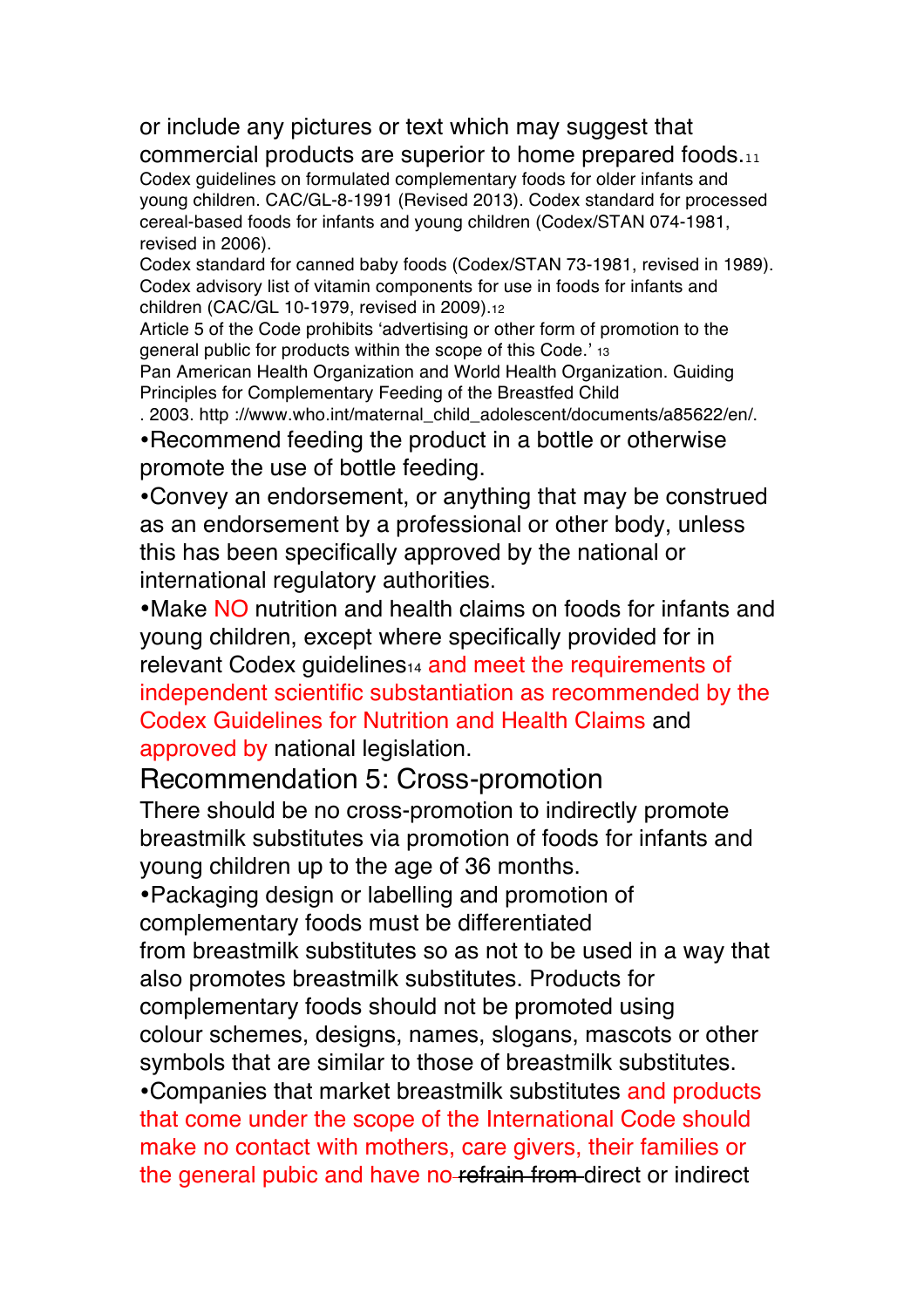promotion of their food products for older infants and young children through establishing relationships with mothers/caregivers.(e.g. through baby clubs, social media, childcare classes, helplines, contests or any other electronic communications).

## Recommendation 6: Conflicts of Interest

Those involved in manufacturing, distribution and promotion of foods for infants and young children should not create possible conflicts of interest in health facilities, professional associations or health care workers or throughout health systems. Health facilities and health systems should likewise avoid such conflicts of interest. Companies, or their representatives, should not:

•Provide free products, samples or reduced-price foods for infants or young children to families through health workers or health facilities, social service agencies or any other means except in national emergencies where there has been Government approval and/or officially sanctioned, monitored and used in accordance with internationally recommended protocols for feeding infants and young children in emergencies

by health programmes.

In these circumstances, products should be distributed in unbranded packaging

•Donate or distribute equipment or services to health facilities. •Give gifts or incentives to health workers.

•Use health facilities or any other facilities for infants and young children to host events, contests, counselling lines or campaigns or give any gifts to parents, caregivers and families.

•Employ anyone to provide education on *infant and young* child feeding and complementary feeding in health or any other facilities.

•Provide any information to health workers other than that which is scientific and factual.

Recommendation 7:

Marketing of Foods to Children<sub>14</sub>